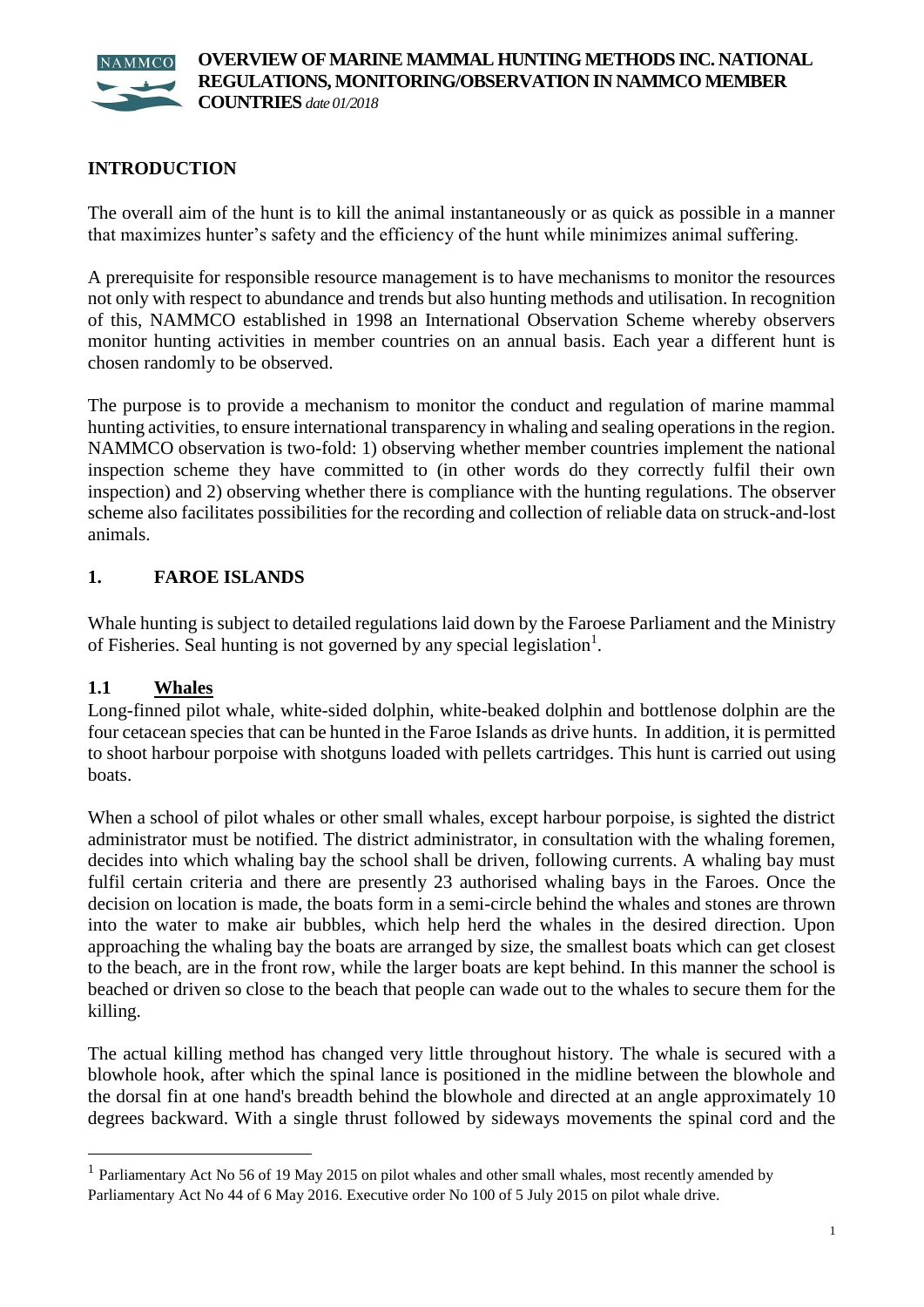

surrounding blood vessels are severed, directly followed by severing the jugulars and the carotids with a whaling knife so that the whale can be bled properly*.* Once the cut is made, the whale lies completely paralyzed and unconscious.

### **1.1.1 Training**

New legislation was introduced in 2015 and hunters are now obliged to have received certification following an accredited course in pilot whaling to be entitled to kill whales. The course includes a review of the NAMMCO instruction manual on pilot whaling.

#### **1.1.2 Monitoring**

Monitoring and systematic reporting of the whale hunt takes place through the district administrators report to the Ministry of Fisheries. For each drive hunt information is reported about where and when the school of pilot whales was found, whaling bay, total killing time, number of whales, size and sex, number of participating boats, number of hunters on shore and in boats and if there have been any violations of the regulations as well as appraisal, marking and sharing of the pilot whales.

If any harbour porpoise is hunted, hunters are obliged to report the number of shot harbour porpoises to the district administrators, which report to the Ministry of Fisheries.

# **1.2 Seals**

Grey seals are only intentionally killed in the Faroe Islands as nuisance animals around fish farms in the Faroese fjords. There is no specific legislation pertaining to the hunting of seals and the seals that are killed are shot with rifles. In 1969 new weapons legislation banned the use of rifles as hunting weapons in the Faroes. However, in response to the complaints from fish farmers, permission was granted to kill seals with rifles of minimum calibre 6.5 mm using hollow pointed bullets.

#### **1.2.1 Reporting**

Fish farms are obliged to report the number of seals that are shot to the Ministry of Fisheries. According to the weapon legislation, completion of a firearms training course and possession of a firearms license are required to be entitled to handle weapons.

#### **2. GREENLAND**

The responsibility for whaling and sealing lies with the Ministry of Fisheries, Hunting and Agriculture. They regulate and administer the hunts, while the Fisheries License Control Authority, through their wildlife officers, supervise and control the activities. The Ministry issues regulations that detail the scope and requirements for obtaining hunting permits, reporting requirements and sanctions. Whale and walrus hunting are regulated by a quota system and seal hunting is not, though the municipality may set local regulations<sup>2</sup>.

| $2$ Greenland Home Rule Act |                                                                                                    |
|-----------------------------|----------------------------------------------------------------------------------------------------|
|                             | No 1 of 16 May 2008 on revisions to Greenland Home Rule Act No 12 of 29 October 1999<br>on hunting |
|                             | No 25 of 18 December 2003 on animal welfare                                                        |
|                             | No 29 of 18 December 2003 on nature protection                                                     |
| Executive Order             | No 26 of 24 October 1997 on extraordinary check and approval of harpoon canons                     |
|                             | No 22 of 19 August 2002 on trophy-hunting and fishing                                              |
|                             | No 21 of 22 September 2005 on protection and hunt of polar bears                                   |
|                             | No 20 of 27 October 2006 on protection and hunting of walrus                                       |
|                             | No 12 of 16 July 2010 on reporting from hunting and strike of large whales                         |
|                             | No 16 of 12 November 2010 on protection and hunting of seals                                       |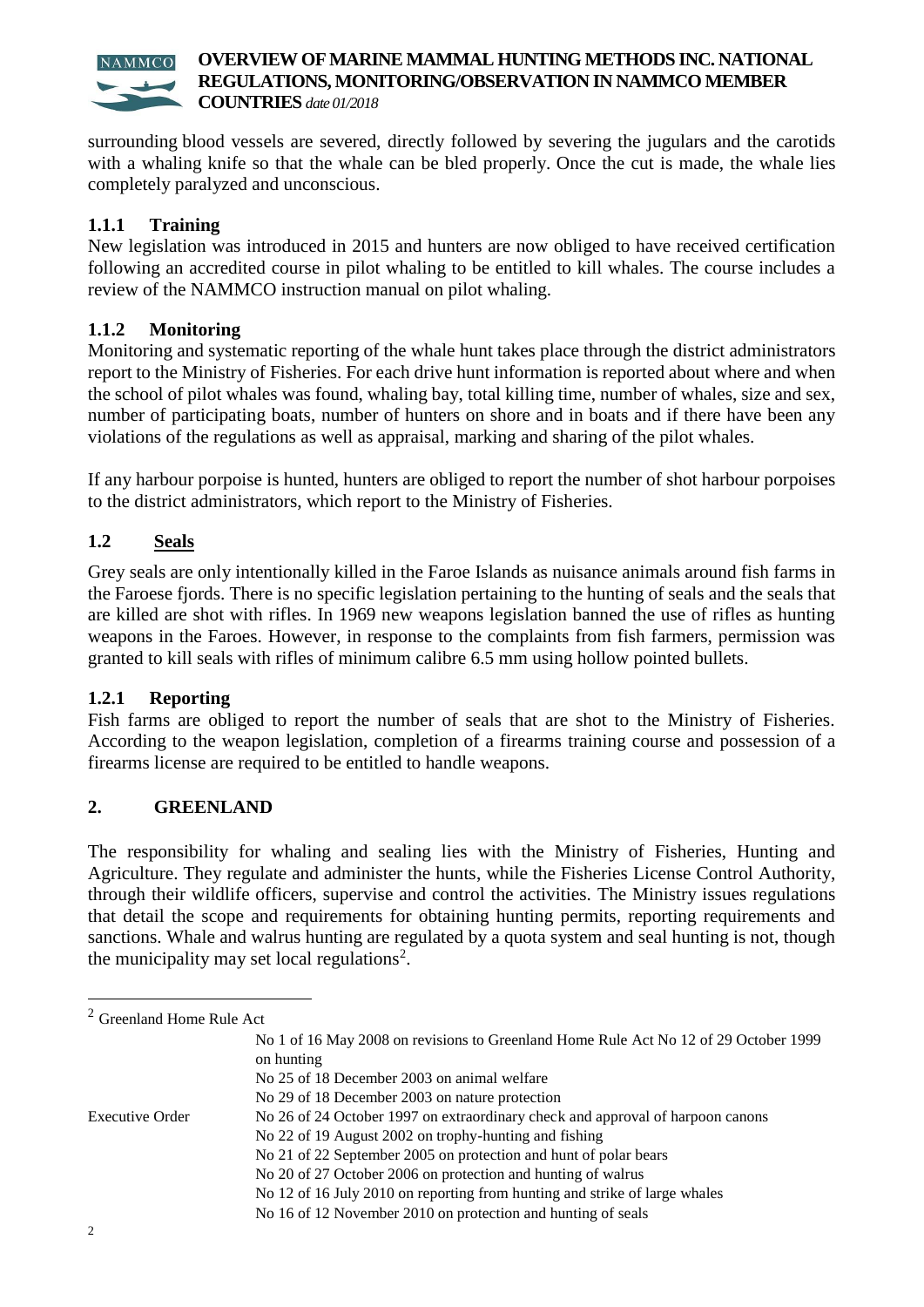

## **2.1 Whales**

**2.1.1 Minke whales, fin whales, bowhead whales and humpback whales with harpoon gun** The hunt is opportunistic and seasonal, *i.e.* the hunters are not full-time whalers. Fin whales are caught either by two boats of a minimum length of 30 ft working together, or by one boat of a minimum length of 36 ft. One boat with a minimum length of 36 ft is required for the humpback whale. The bowhead is caught by three boats of a minimum length of 36 ft working together. The majority of the minke whales are also taken by this method by one boat with a length of 30-70 ft. Each boat should be equipped with one certified 50mm Kongsberg harpoon gun, which is checked every second year.

The primary weapon is a harpoon with the Norwegian penthrite "Whale Grenade 99". This whalegrenade was produced for minke whales but has been modified for the hunt of larger whales (triggering cord extended from 40 cm to 90 cm, and explosive increased from 30 g to 45 g of penthrite). Primary and secondary weapons for the three larger whale species are the modified "Whale Grenade 99". Gunners target the heart and lung region by aiming at an area close to the pectoral fins.

The secondary weapon for the minke whale is either a new grenade or rifle of a minimum calibre of 7.62 mm (30.06) employing full mantled bullets. Some hunters use solid round- nosed bullets together with rifles with higher calibre (.375), due to its better penetration. Rifle shots are aimed at the neck, in the back of the animal's head.

Hunting generally occurs in good sea conditions only (<Beaufort 3) as the main method of hunting is stealth. Trips generally last less than 24 hours and once a vessel has caught a whale it tows it to the nearest suitable flensing site. Hunting usually occurs within 60 nmi of the home port of the vessel and depending on conditions up to 10 nmi offshore.

#### **2.1.2 Collective minke whale hunt**

The collective minke whale hunt is carried out in settlements without harpoon gun boats. The collective minke whale hunt is the only hunt of large whales in areas with little infrastructure, such as East Greenland and West Greenland north of Disko Bay.

A minimum of five skiffs are required to carry out a hunt, but normally it will be around 8 -10 small (usually around 19 ft and never more than 29 ft) boats equipped with outboard motors. Each boat generally contains around 2-4 people. Boats of larger size without harpoon gun can also take part, but not as the lead boat. Each skiff must be equipped with at least one hand harpoon with line and buoys. This harpoon is attached to the whale at the first opportunity, to prevent the animal from sinking. During the hunt, the whale is herded towards shallow and inshore waters.

The weapons used are rifles of a calibre of 7.62 mm. (30.06) or larger using full mantled bullets. As a rule, the whales are first wounded and then secured with the hand harpoons. When possible, the hand harpoon is used before wounding the animal. One hunter is the designated leader and it is his task to secure the animal with the hand harpoon. Once a whale has been secured, it is killed by shots aimed at the neck. Round-nosed solid bullets together with rifles of higher calibre, such as .375, are often used to kill the whale.

1

No 12 of 22 December 2014 on protection and hunting of large whales

No 13 of 30 December 2014 on hunting licenses for full time hunters

No 14 of 30 December 2014 on hunting licenses for part-time hunters

No 1 of 15 January 2016 on protection and hunting of beluga and narwhal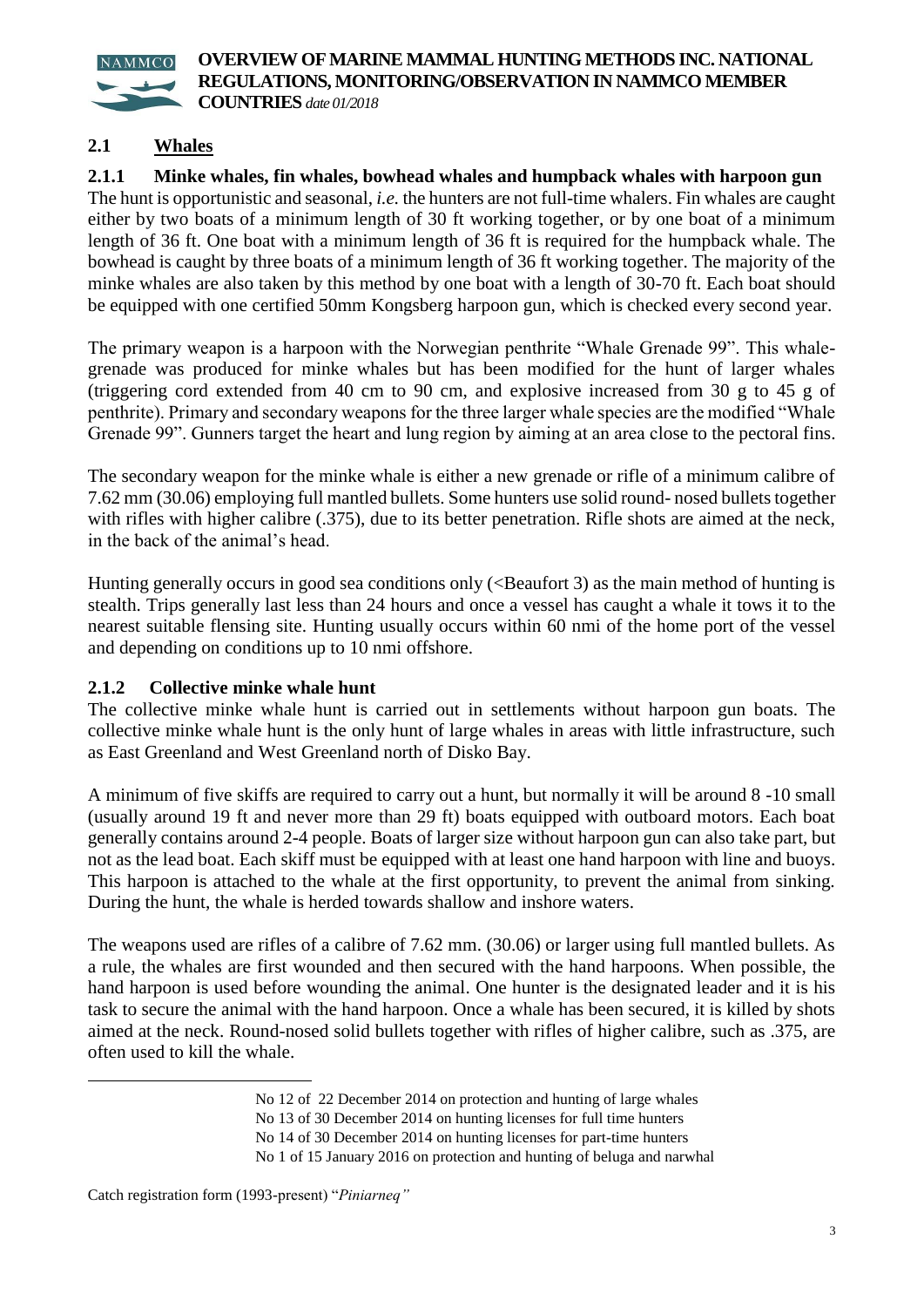

**COUNTRIES** *date 01/2018*

#### **2.1.3 Small whale hunts**

Harbour porpoise, white-sided and white-beaked dolphins, long-finned pilot whales, killer whales, narwhal and beluga are the small cetacean species that are hunted in Greenland. Of these only narwhal and beluga are restricted by national regulations (see below). The hunting method is essentially similar for all the species; a collective hunt with small, open, motorboats. The whales are shot with rifles with a minimum calibre of .30-06 full metal jacket bullets (exception is the smaller harbour porpoise where recommended calibre is .222). The hunter aims at the thorax region which will kill the whale rapidly by hitting the heart, lungs or vertebrae. The shot ranges vary from  $5 - 30$  meter. After a successful shot the hunter secures the whale with a long shafted gaff hook (*n*iss*ik*) before it sinks.

In the narwhal and beluga hunt which takes place in the open sea and ice-cracks, the whale will first be harpooned to attach floats to secure the whale before being shot. The desired target is the brain, but the neck and heart are also regarded as good target points. Harpoon hunts from qayaqs takes place close to the ice edge in North Greenland. Two hunters will often cooperate and when the whale is spotted from shore they will very quietly embark the kayak. They will secure the whale with hand held harpoons and then shoot it using 30.06 or .375 calibre rifle with full metal jacket pointed ammunition. It is not a national requirement to secure the animals before shooting. However some regional regulations recommend harpooning to secure the animal before killing it, and within the Melville Bay protected reserve this is a requirement.

In East and North Greenland hunters are allowed to hunt narwhal and beluga with net during the dark period of the year when there is no daylight. The nets are set in open water or under the sea-ice, and they are checked daily. An average of 20 whales are hunted by this method annually.

#### **2.2 Seals and walrus**

Six species of seal are found in the waters surrounding Greenland. These are harp seal, ringed seal, hooded seal, harbour seal, bearded seal and grey seal. Today, the focus of the hunt is on harp and ringed seals but also, to a much lesser extent, hooded seals. From 1 December 2010 the harbour seal and grey seal are completely protected pending biological advice indicating that the stocks are in a condition to be hunted. For all seal species lactating female and pup pairs and pups with lanugo hair (white-coats) are protected.

Hunting methods vary depending on season, region and species. The hunt for harp and hooded seals takes place all year round, but predominantly during summer and fall in open water. The hunter approaches the seal and shoots it with a rifle. In northern Greenland during the dark winter months netting is the preferred hunting method for ringed seals. The use of nets is a local small-scale hunt compared to the traditional rifle hunt. In spring, when ringed seals haul-out on the ice, hunters use white screens to sneak up to an appropriate shooting distance and shoot the seal dead in the head.

No quotas are set for the Greenland seal hunt, because of the very large seal population and relatively small sustainable hunt. Hunters are required to report their catches to the Ministry on an annual basis. Seals can be hunted by all Greenlandic residents, provided they have either a full time or a part time hunting permit. The rifle is the most common weapon for seal hunting. The .30-06 calibre is common in some districts during the winter, while the calibres .17, .22 Mag., and .222 are the most common in the spring and summer hunts. There are no specific guidelines defining the types of rifles that can be used, however the ammunition used must have a muzzle energy  $E100 > 160$  Joule, for shotgun the minimum allowed calibre is 20. Some communities may have more restrictive local rules on transportation.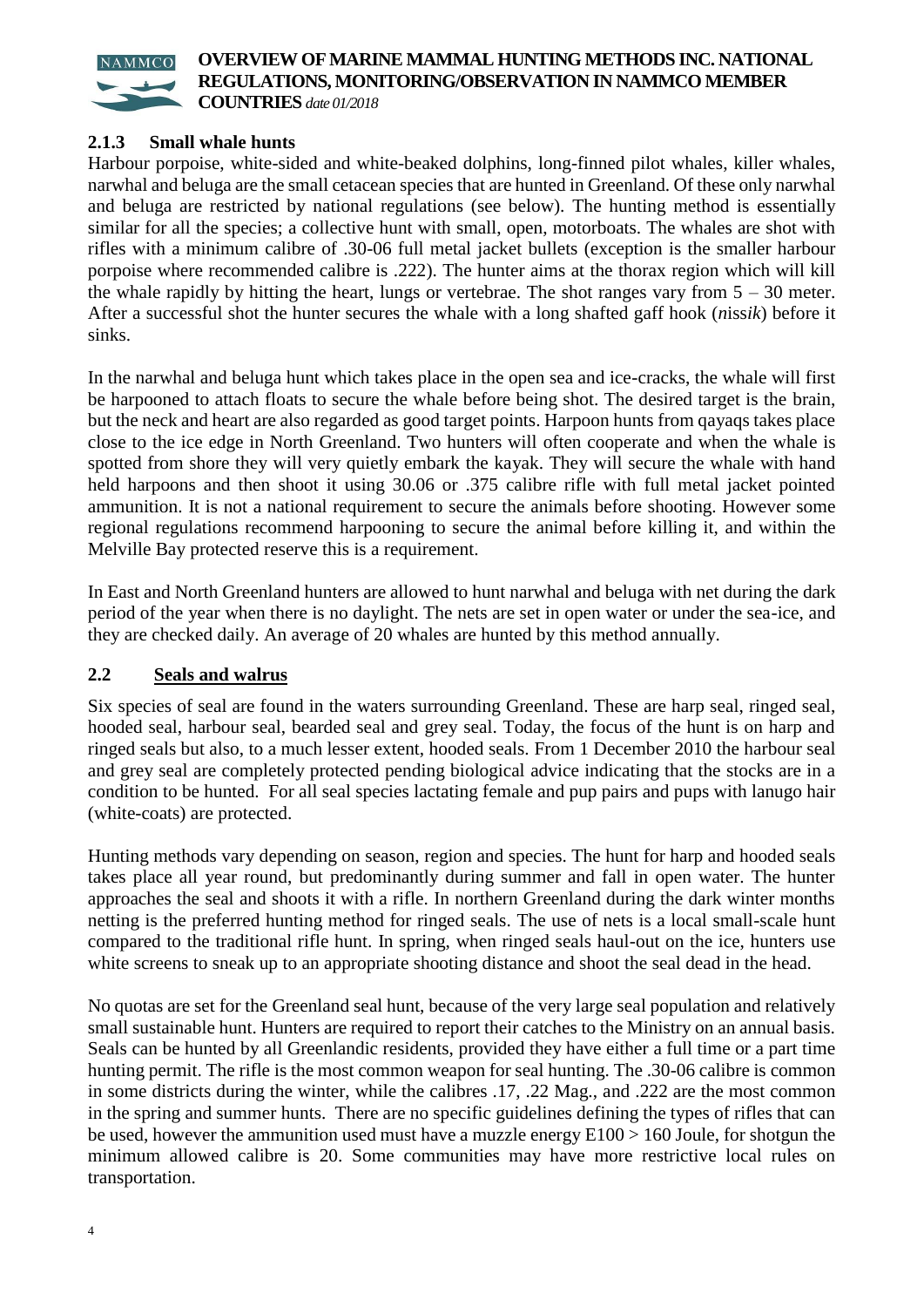Walrus can only be killed by fulltime hunters with licenses issued by the municipality. The walrus is shot with rifles with a minimum calibre of .30-06 full metal jacket sharp point bullets. Full- and semiautomatic rifles are not allowed. It is mandatory to harpoon the animal before delivering the deadly shot to prevent it from sinking. The harpoon must have one or several attached floats. Sometimes the first shot will be a body shot with the aim of slowing down the animal before harpooning it. Walrus may only be hunted at sea, not on land.

# **2.3 Training – whales, seals and walrus**

There are no required training courses on how to shoot or where to aim at the animal in Greenland. Knowledge is passed on from generation to generation and between captain and crew. For the whale hunts there are courses on the handling and maintenance of harpoon grenades. Furthermore, the NAMMCO instruction manual on hunting of small cetaceans has been sent out to all hunters reporting a catch of a small cetaceans for the last five years.

# **2.4 Monitoring and inspection system – whales, seals and walrus**

The wildlife officers work in close cooperation with the municipality authority, the police, Arctic Command and the Government of Greenland. The wildlife officers monitor the whale, seal and walrus activity itself by inspections of some of the hunts at sea and / or by controlling permits, licenses and equipment used on-board the vessels and skiffs and at the open markets where the hunters can sell their products.

# **2.5 Reporting system – whales, seals and walrus**

The reporting system in Greenland is a self-reporting system where all catches are reported to the Ministry of Fisheries, Hunting and Agriculture. For every marine mammal taken under license the hunter or the responsible person (captain of the harpoon boat or the chosen leader in the collective hunt) is required to fill out a reporting form that is submitted to the Ministry shortly after the hunt.

The report includes information about the hunter, his license and boat, description of the weapon used to kill the animal, serial number of the grenade in the case of a large whale, etc. Furthermore, it gives information on species, catch area and different kinds of biological data depending on the species e.g. for large whales: flensing place, body length, sex, reproductive state of females, stomach contents, weight of editable products and estimated time to death (TTD). Cases of "struck and lost" are also reported.

No edible products from a licensed marine mammal may be sold before the catch is reported to the municipality. By this reporting the hunter will obtain a stamp on their license. To get a stamp it is required that a completed reporting scheme is handed in and for whalers with a harpoon boat license also the receipt for the purchase of the whale grenade as well as the used grenade with serial number must be presented.

# **3. ICELAND**

1

The responsibility for whaling lies with the Ministry of Industries and Fisheries and is regulated, administrated and supervised by the Directorate of Fisheries. Whale hunting is subject to detailed regulations whereas no special legislation governs seal hunting<sup>3</sup>.

<sup>3</sup> Law No 26, May 3, 1949 on whaling, No 92, July 1, 1991 on amendments to Law 26/1949 on whaling (cf. Law No 40/1979 and 23/1991)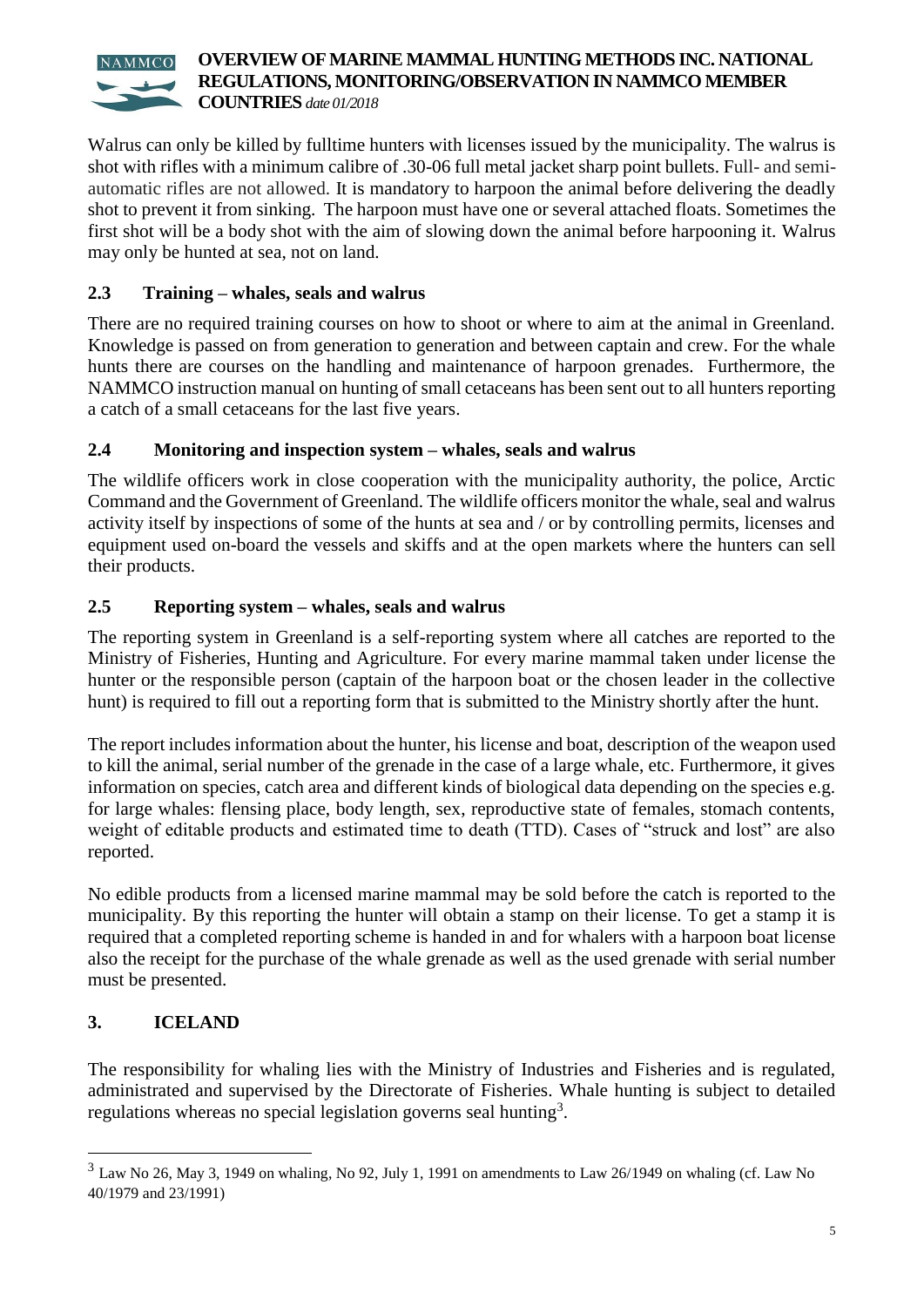

# **3.1 Whales**

Iceland hunt two species: The minke whale and the fin whale.

The minke whale hunt in Iceland is carried out with similar weapons and boats as are described for Norwegian minke whaling above. Minke whales are hunted in Icelandic coastal waters from small or medium sized (60-70 feet) fishing boats that are rigged for whaling in the spring and summer season. The weapons are deck mounted 50 mm Kongsberg harpoon guns equipped with the penthrite grenade (Whale Grenade-99) developed in Norway in 1997-1999. The grenade is loaded with 30 g pressed penthrite as explosive. Back-up rifles of calibres .375 or .458 using full metal jacket, round-nosed bullets are used if the whale is not instantly killed by the grenade detonation. The vessels usually search for whales at slow speed (4-6 knots/h) and the whales are often shot from a relatively short range (< 30m). No sonar or similar instruments are used during the hunt as such instruments are thought to scare the whales off.

Fin whale hunting is conducted from medium-sized boats that are exclusively used for whaling. Hunting grounds are within Iceland's 200-mile exclusive economic zone and the whales are towed to a land station for flensing and processing. The whales are killed using 90 mm Kongsberg harpoon guns and a modified Whale Grenade-99 designed to trigger the detonation of 100 g pressed penthrite explosive at a depth of 110 cm after penetration into the whale. The back-up weapon is a new grenade.

Hvalur hf.—the company hunting fin whales in Iceland—has, since 1985, worked to improve the killing efficiency in the hunt. Whale Grenade-99 replaced the former "Black Powder Grenade" (filled with 650 g of black powder as explosive) that had been used for large whales for at least 70-80 years. The killing by the "Black Powder Grenade" is a combination of the concussion from the blow and the wounds and tissue lacerations caused by the heavy splinters from the cast iron grenade. However, the wounding and killing efficiency of such splinters is highly unpredictable.

#### **3.1.1 Training**

No training courses /requirements exists on an annual basis. However, courses for gunners have been held regularly, and in order to get a whaling license, the gunner must complete a course on handling of harpoon guns and grenades. In addition, he must have a general license for firearms.

#### **3.1.2 Monitoring and inspection system**

There are random inspections carried out by the Directorate of Fisheries.

#### **3.1.3 Reporting system**

In Iceland there is a self-reporting system to report the position, sex and length, foetus/size of foetus where all whale catches are reported to the Directorate of Fisheries.

#### **3.1.4 DNA register**

DNA samples of minke and fin whales are taken and recorded from all whales ensuring full traceability of whale products. The register, which includes the DNA profiles of all whales captured,

1

Regulation No 163, May 30, 1973 on whaling

No 359, April 6, 2009 on amendments to Regulation No 163 of May 30, 1973 on whaling (cf. Regulation No 304/1983, 239/1984, 862/2006, 822/2007, 456/2008 58/2009 and 263/2009). No 414, April 29, 2009 on the ban on whale hunting in specific areas.

Rules in the licenses for minke whaling and fin whaling.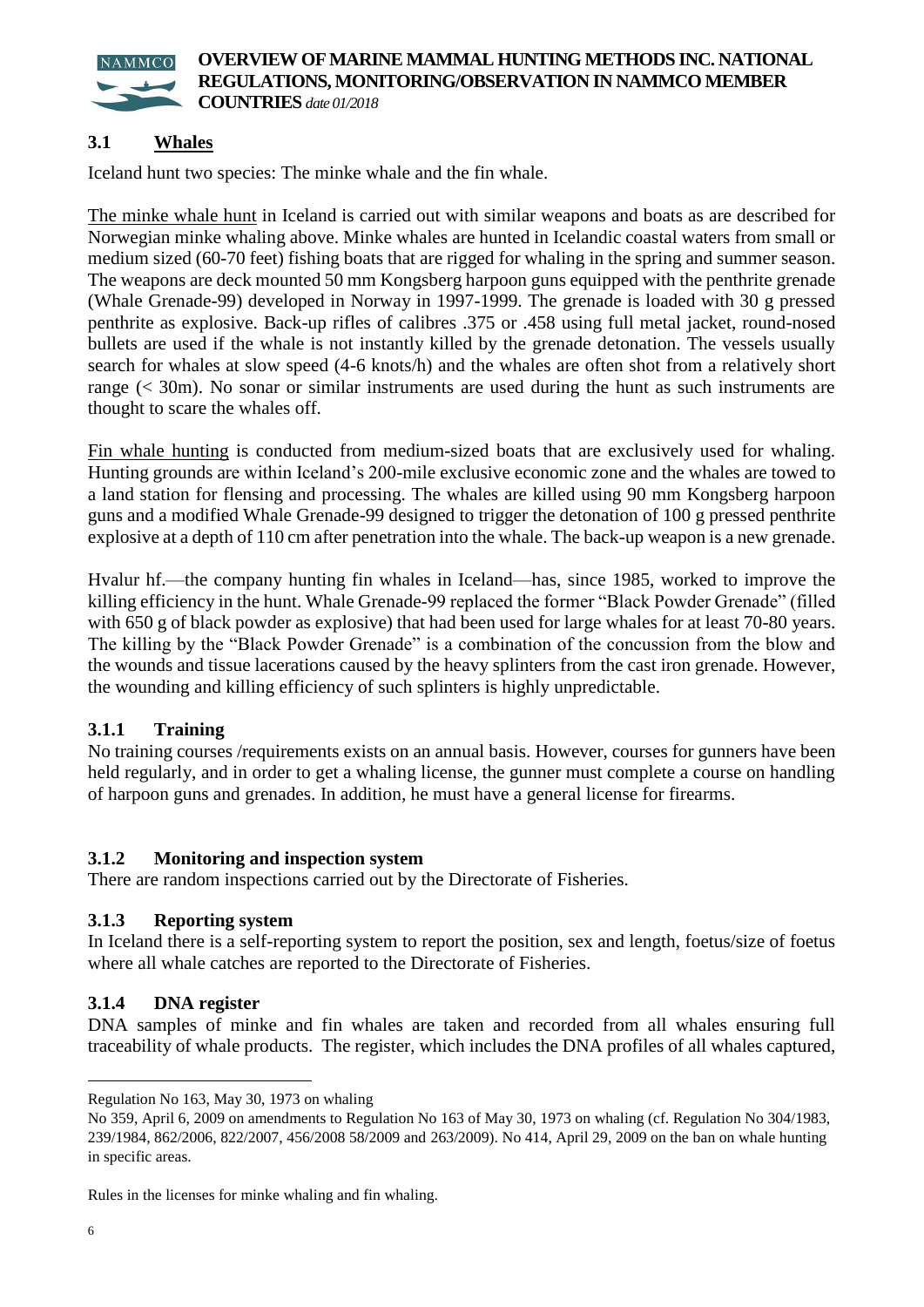permits the control and validation of all whale products sold in the domestic or international markets. It has also been used for a range of scientific purposes. The samples are analysed and stored at the Marine and Freshwater Research Institute (MFRI) in Reykjavik.

# **3.2 Seals**

In Iceland, primarily harbour and grey seals are hunted. Landowners have the right to hunt seals on their land. No quotas are set for the Icelandic seal hunt.

*Traditional hunt*: The traditional seal hunt in Iceland revolves around hunting pups. Harbour seal pups are mainly hunted using netting. Nets used for this purpose are large meshed nets, often referred to as sealing-nets. The pups are caught in nets set close to small rocky islands or across creeks and channels. The seal pups are then clubbed and subsequently bled. Recent animal welfare laws in Iceland forbid drowning as a killing method of animals, which means that the nets need to be monitored regularly to avoid that the pups drown. Grey seal pups, on the other hand, are almost entirely killed on land in pupping areas during the pupping period in October, using either a seal club or by shooting. Adult grey seals are sometimes hunted as well, using calibre rifles (.222 -243 calibre).

*Culling around salmon estuaries*: The largest removal of seals in Iceland currently occurs due to culling of harbour seals around river mouths that are considered important for salmon angling. The cull is intended to reduce the potential effect that seal predation is believed to have on salmonid stocks. Mainly adult harbour seals are killed in the river mouth, and the method used is shooting, usually by .22 calibre rifles. Hunters are required by law to collect the culled animals, and it's forbidden to leave the carcass in the water.

#### **3.2.1 Reporting**

Hunters are not required to report their catches. Hunt statistics are collected by MFRI by direct contact with the hunters.

# **3.2.2 Training**

There are no regulatory training courses on how to shoot or where to aim at the animal in Iceland, though a normal firearms license must be attained.

# **4. NORWAY**

Marine mammal hunting is subject to detailed regulations (hunting seasons, quotas, methods of stunning and killing, training of hunters and their supervisors etc). The rules and regulations are instituted by the Ministry of Trade, Industry and Fisheries, and are administered and supervised by the Directorate of Fisheries.<sup>4</sup>

Executive Orders from the Ministry:

 $\frac{1}{4}$ 

Act of 29 May 1981 No 38 - Wildlife and Wildlife Habitats (the Wildlife act)

Act of 27 March 1999 No 15 - The Right to Participate in Fisheries and Hunting

Act of 6 June 2008 No 37 - The Marine Resources Act

Act of 19 June 2009 No 97 - Animal Welfare

<sup>31</sup> March 2000 - Regulation of the practice of hunting minke whales.

<sup>11</sup> March 2003 - Regulation of the practice of hunting seals in the West Ice and the East Ice

<sup>22</sup> December 2009 - Regulation of the practice of hunting seals on the coast of Norway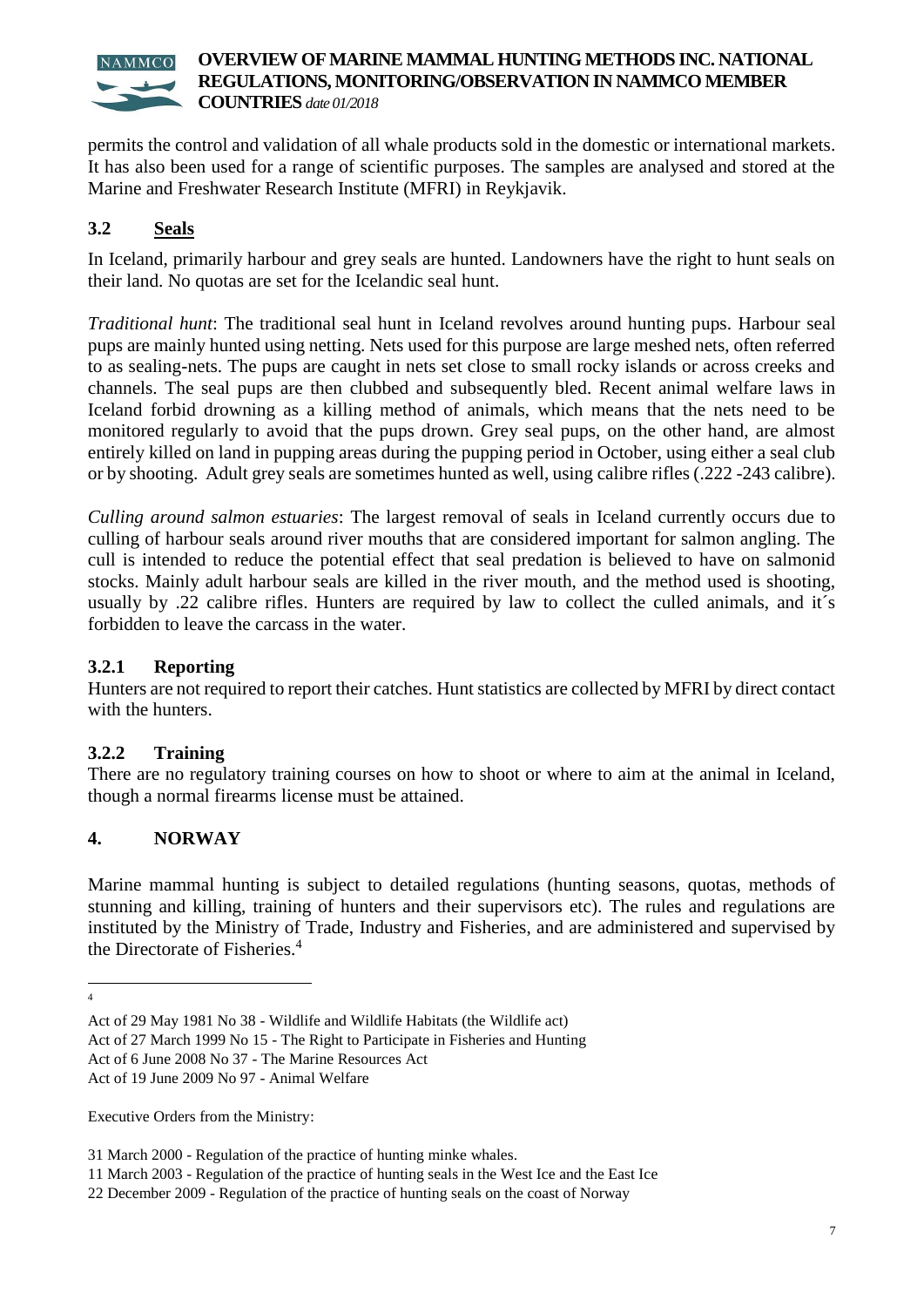

# **4.1 Whales**

The only targeted species is the minke whale.

Norwegian fishermen are hunting minke whales from small (50 feet) or medium sized (60-120 feet) fishing boats that are rigged for whaling in the spring and summer season. The weapons are 50 mm and 60 mm harpoon guns. The harpoon is equipped with a penthrite grenade (Whale Grenade-99) developed in Norway in 1997-1999. The grenade is loaded with 30g pressed penthrite as explosive. The back-up weapon is a rifle of .375 or .458 calibre, using full metal jacket, round-nosed bullets. The vessels usually search for whales at slow speed (4-6 knots/h) and the whales are often shot from a relatively short range (< 30m). No sonar or similar instruments are used during the hunt as such instruments are considered to scare the whales off.

#### **4.1.1 Training**

Starting in 1984, all gunners and license holders have been required to attend obligatory training courses. Shooting tests with harpoon gun and rifle must be passed annually. The recommendation is to fire the grenade at the whale from a side position (45°-135° - relative to the animal's long axis) and aim at the thorax (chest). The rifle is usually fired at close range and when the whale's head is above the water. The shot is directed at the brain.

#### **4.1.2 Monitoring system**

In 2006 Norway introduced and made mandatory an automated monitoring system, and is thus far the only country to do so. This electronic system verifies when and where a shot has been fired and when a whale has been taken on board. Consequently, struck and lost whales are also recorded. All licensed whaling boats are equipped with an Electronic Trip Recorder (the Blue Box). The system cannot be manipulated and consists of a control and data logger box (Blue Box) designed to independently monitor and log hunting activity data. An independent GPS and different sensors deployed in certain areas and structures of the boat collect the data, and the programmes are designed for continuous operation and logging of data for at least 4 months. It is equipped with back-up batteries and automatic restart functions if system interruption occurs.

After the hunting season, the encrypted data from the Blue Box are decrypted and analysed by authorized personnel in the Directorate of Fisheries. For more information see document Øen, EO: electronic monitoring of Norwegian minke whaling, IWC 2005

#### **4.1.3 Inspection**

There are also random inspections occurring carried out by the Directorate of Fisheries. These inspectors have attended the same training courses as the whalers.

#### **4.1.4 Reporting system**

There is no mandatory reporting of TTD or IDR.

The reporting system in Norway is a combination of a self-reporting system and the automated blue box. The automatic monitoring system is a supplement to the electronic catch reporting system. The hunters are obliged to electronically report the catch (or no catch) on a daily basis. This report includes information on catch, position of catch, sex, length, circumference, blubber dimension, foetus/size of foetus and number of grenades used in the catch.

<u>.</u>

Executive orders pertaining to the participation and governing of the hunt of Whales and Seals are issued annually by the Ministry and the Directorate of Fisheries.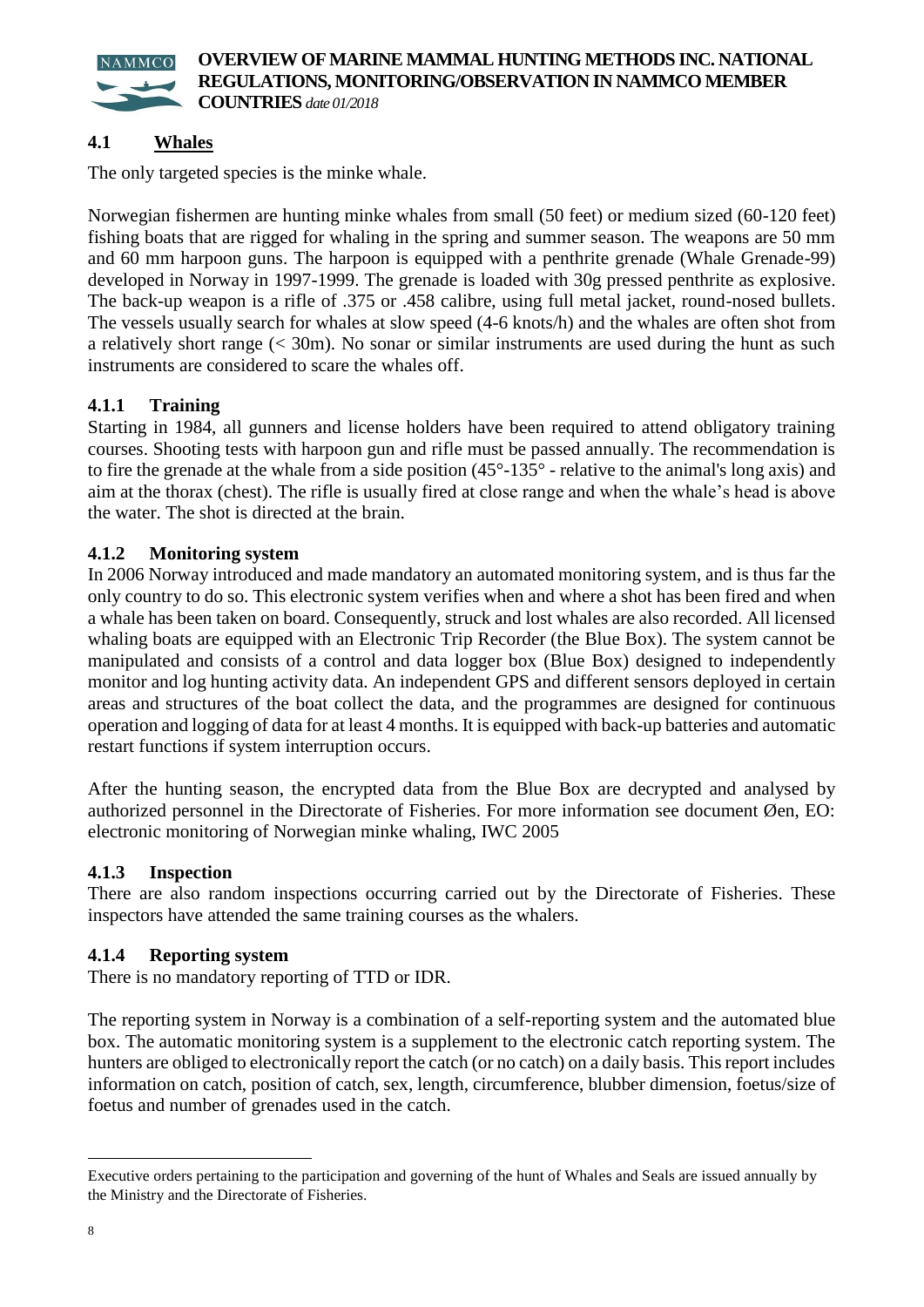

**COUNTRIES** *date 01/2018*

# **4.1.5 DNA register**

DNA samples are taken and recorded from all whales ensuring full traceability of whale products. The Norwegian minke whale DNA register was first established in the mid 1990's when Norway reinstated commercial minke whale hunting. The register, which include the DNA profiles of all whales captured (approximately 9000 as of 2014), permits the control and validation of all meat and whale products sold in the domestic or international markets. It has also been used for a range of scientific purposes. The samples are analysed at the Institute of Marine Research and the register is hosted by the Directorate of Fisheries.

# **4.2 Seals**

# **4.2.1 The pack ice hunt**

Today only the harp seal is hunted in the Greenland Sea (West Ice). Traditionally also hooded seals were hunted but this hunt was prohibited from 2007. Norwegian vessels have been allocated an annual quota in the Barents Sea (East Ice) in the Russian Economic Zone but no Norwegian vessels have conducted sealing in the REZ for several years.

Ocean going vessels suitable and equipped for seal hunting are licensed. The crew usually consists of 13 – 15 persons and they normally stay out at sea from 4 to 6 weeks during the hunting season (1 April to 30 June).

Weaned harp seal pups and adult harp seals (over one year) are subject for the hunt. The seals must be on the ice and are shot either from the ice or from the vessel or from a smaller boat. Seals are shot in the head, and the shooting range is normally  $30 - 70$  meters. All adult animals are to be shot with a rifle. Pups may be shot with a rifle or killed on the ice by using a hakapik or a seal blow hook, named slagkrok as the only weapon. The hakapik is mandatory to use as secondary weapon on all animals that are shot. Slagkrok may be used as secondary weapon on pups. The secondary weapon should be used as soon as possible after the animal is shot. Bleeding of the animal should be performed immediately after the use of the secondary weapon. When the hakapik or slagkrok is used as the only weapon on pups, a blow to the head with the blunt part is immediately followed by a blow the with the spike. Then the animal is bled. Today, almost all seals are killed with a rifle. Hakapik as the only weapon is only occasionally used to kill pups.

According to the regulations relating to the seal hunt it is explicitly forbidden to:

- Kill un-weaned pups
- Hunt adult harp seals in whelping areas
- Hunt seals that are in the water
- Shoot seals if conditions are such that they cannot be struck with a hakapik and be bled on the ice
- Hunt in artificial light
- Use lines, nets or any form of trap
- Use shotguns
- Use a hakapik on adult animals that have not been shot first
- Use a slagkrok on adult animals
- Strike with a hakapik or a slagkrok anywhere but on the skull.

The prescribed ammunition used for pups is similar to what is prescribed for the hunting of smaller terrestrial games (roe deer, fox, etc.), which is soft-nosed, expanding bullets with impact energy of minimum 981 Joules (100 kgm) at 100m (.222 calibre and higher).